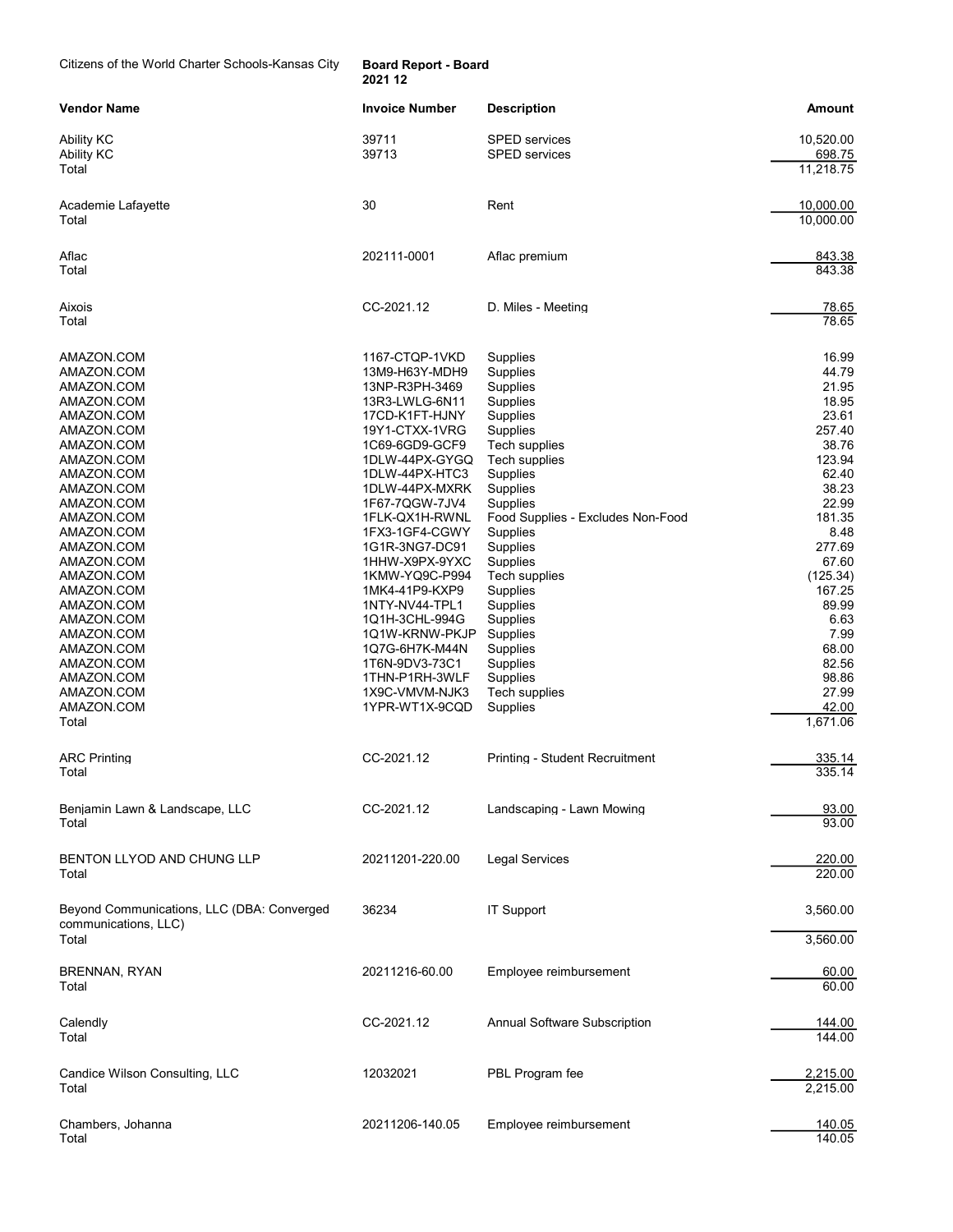| CHEMAQUA<br>Total                                                                            | 7617339                             | <b>Water and Sewer</b>                               | 612.62<br>612.62                         |
|----------------------------------------------------------------------------------------------|-------------------------------------|------------------------------------------------------|------------------------------------------|
| Cigna healthcare<br>Total                                                                    | 202112-0001                         | Medical premium                                      | 33,705.89<br>33,705.89                   |
| CITY OF KANSAS CITY<br>Total                                                                 | 327696                              | Repairs and Maintenance                              | 146.00<br>146.00                         |
| CLEANING CONNECTION, THE<br>Total                                                            | 11161                               | <b>Cleaning Services</b>                             | 9,469.00<br>9,469.00                     |
| CONSOLIDATED COMMUNICATIONS<br>Total                                                         | 20211125-523.46                     | Communication                                        | 523.46<br>523.46                         |
| Corliss, Katherine<br>Total                                                                  | 20211101-421.88                     | Supplies                                             | 421.88<br>421.88                         |
| Cornerstones of Care<br>Total                                                                | 20211210-9405.00                    | <b>Tuition to Other Districts</b>                    | 9,405.00<br>9,405.00                     |
| Design Mechanical Inc<br>Design Mechanical Inc<br>Total                                      | 192221<br>S38533                    | Repairs and Maintenance<br>Repairs and Maintenance   | 1,775.76<br>2,142.00<br>3,917.76         |
| Discount School Supply<br>Total                                                              | W75087070101                        | Supplies                                             | 328.25<br>328.25                         |
| Dollar General<br>Total                                                                      | CC-2021.12                          | Supplies - Social Work                               | <u>147.58</u><br>147.58                  |
| Dormakaba USA Inc. - KC<br>Total                                                             | 630369                              | Repairs and Maintenance                              | 276.22<br>276.22                         |
| DS Bus Liines<br>Total                                                                       | 18217                               | <b>Contracted Transportation Non-Route</b>           | 701.25<br>701.25                         |
| <b>EDOPS</b><br>Total                                                                        | 101182                              | Dec 21 Accounting and Data                           | 10,000.00<br>10,000.00                   |
| <b>EMPLOYERS ASSURANCE</b><br>Total                                                          | 2021.12-0001                        | Workman's comp                                       | 1,598.75<br>1,598.75                     |
| <b>EVERGY</b><br>Total                                                                       | 2021.12-0001                        | Electricity                                          | 4,609.53<br>4,609.53                     |
| EyeMed<br>Total                                                                              | 202112-0001                         | Vision premium                                       | 390.31<br>390.31                         |
| <b>Firehouse Subs</b><br>Total                                                               | CC-2021.12                          | <b>Staff Relations: Appreciation Lunch</b>           | 224.95<br>224.95                         |
| <b>Flexible Educators</b><br><b>Flexible Educators</b><br><b>Flexible Educators</b><br>Total | 08-354163<br>08-354618<br>08-354871 | 11/21/21 Subs<br>12/5/21 subs<br>12/12/21 substitute | 651.00<br>1,581.00<br>790.50<br>3,022.50 |
| Gonzalez, Colin<br>Total                                                                     | 20211119-9.75                       | Supplies                                             | 9.75<br>9.75                             |
| Google LLC<br>Total                                                                          | CC-2021.12                          | Domain Fee                                           | 24.00<br>24.00                           |
| HOME DEPOT<br>Total                                                                          | CC-2021.12                          | Supplies - Plant                                     | 54.79<br>54.79                           |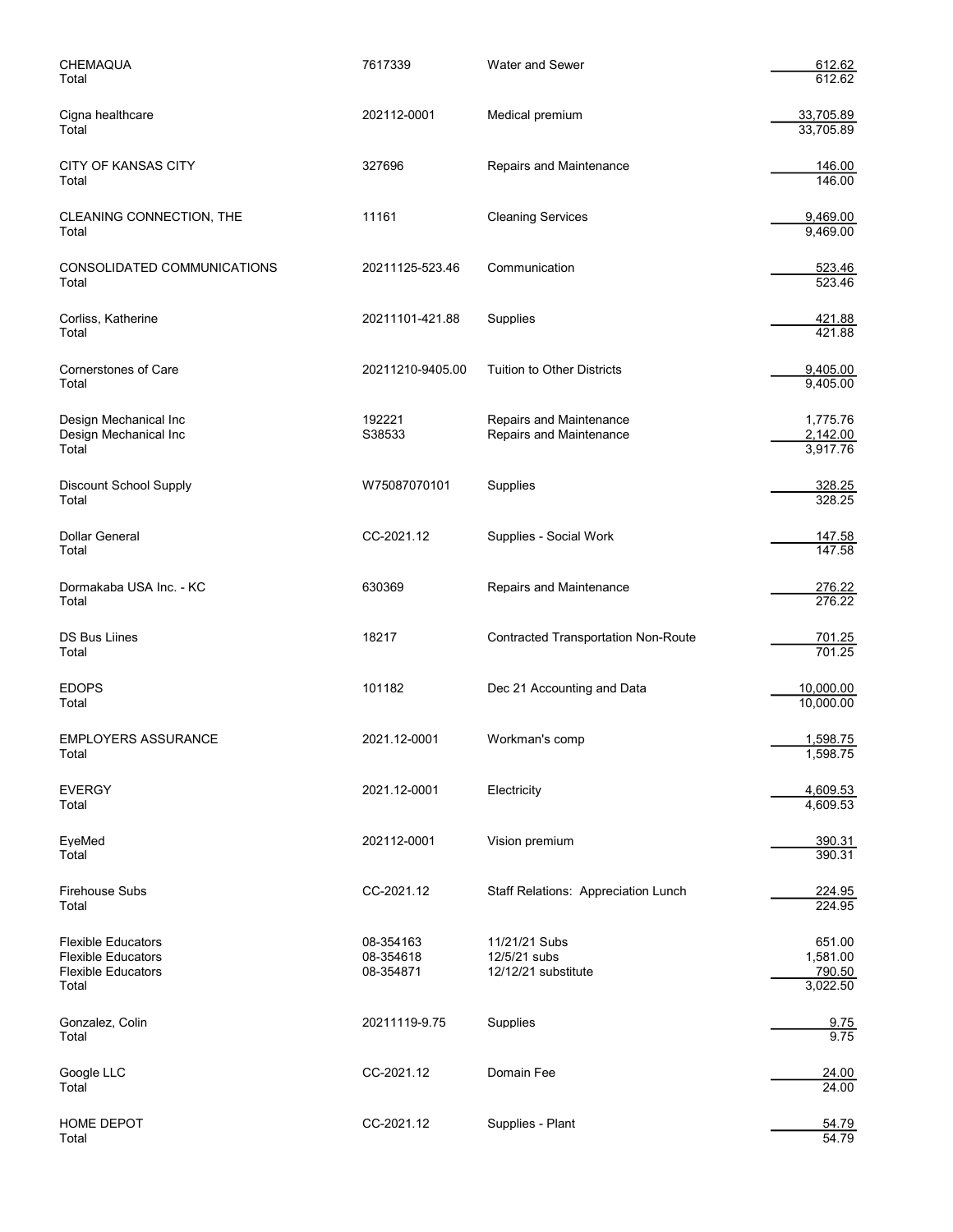| ID creator<br>Total                                                                                                                        | CC-2021.12                                   | Staff ID Cards                                                                                                                                   | 49.86<br>49.86                                              |
|--------------------------------------------------------------------------------------------------------------------------------------------|----------------------------------------------|--------------------------------------------------------------------------------------------------------------------------------------------------|-------------------------------------------------------------|
| IFF QUALITY SEATS-BROADWAY, LLC<br>Total                                                                                                   | 66                                           | Rent                                                                                                                                             | 39,089.50<br>39,089.50                                      |
| Indeed<br>Total                                                                                                                            | CC-2021.12                                   | <b>Staff Recruitment - Online Posting</b>                                                                                                        | 659.43<br>659.43                                            |
| Jayhawk Fire Sprinkler Co, Inc.<br>Total                                                                                                   | 23172696                                     | Repairs and Maintenance                                                                                                                          | 1,125.00<br>1,125.00                                        |
| Joe Joe's Catering<br>Joe Joe's Catering<br>Joe Joe's Catering<br>Joe Joe's Catering<br>Total                                              | 121<br>123<br>125<br>127                     | Food Supplies - Excludes Non-Food<br>Food Supplies - Excludes Non-Food<br>Food Supplies - Excludes Non-Food<br>Food Supplies - Excludes Non-Food | 9,020.00<br>11,275.00<br>9,020.00<br>11,275.00<br>40,590.00 |
| Kaiser-Caplan, Nancy<br>Total                                                                                                              | 20211201-2175.00                             | Consulting                                                                                                                                       | 2,175.00<br>2.175.00                                        |
| Kansas City PBS<br>Total                                                                                                                   | 25656                                        | <b>Student Recruiting</b>                                                                                                                        | 2,500.00<br>2.500.00                                        |
| KC Water<br>Total                                                                                                                          | 20211122-907.60                              | <b>Water and Sewer</b>                                                                                                                           | 907.60<br>907.60                                            |
| Kenyon, Connie<br>Total                                                                                                                    | 20211005-1800.00                             | <b>Intelligence Testing</b>                                                                                                                      | 1,800.00<br>1,800.00                                        |
| Learning A-Z<br>Total                                                                                                                      | CC-2021.12                                   | <b>Online Reading Curriculum</b>                                                                                                                 | 345.00<br>345.00                                            |
| Lexington Plumbing and Heating Company<br>Lexington Plumbing and Heating Company<br>Total                                                  | 117586<br>118059                             | Repairs and Maintenance<br>Repairs and Maintenance                                                                                               | 331.00<br>1,846.00<br>2,177.00                              |
| Lineberry, Kathleen<br>Total                                                                                                               | 20211203-88.24                               | Supplies                                                                                                                                         | 88.24<br>88.24                                              |
| Midwest Elevator Co., Inc<br>Total                                                                                                         | 112072                                       | Repairs and Maintenance                                                                                                                          | 537.06<br>537.06                                            |
| Missouri School Board Association<br>Missouri School Board Association<br>Total                                                            | Q92641<br>Q93995                             | Fee for 4/23/21 check.<br>Q2-21 medicaid fee                                                                                                     | 17.66<br>1,098.31<br>1,115.97                               |
| <b>MYFAX</b><br>Total                                                                                                                      | CC-2021.12                                   | Fax-to-Email Usage Fee                                                                                                                           | <u>4.30</u><br>4.30                                         |
| NON PROFIT CONNECT<br>Total                                                                                                                | CC-2021.12                                   | <b>Staff Recruitment - Online Posting</b>                                                                                                        | 105.00<br>105.00                                            |
| Nurture Vision, LLC<br>Total                                                                                                               | 20211206-1313.09                             | Visually Impaired/Vision Services                                                                                                                | 1,313.09<br>1,313.09                                        |
| <b>Office Products Alliance</b><br><b>Office Products Alliance</b><br><b>Office Products Alliance</b><br>Office Products Alliance<br>Total | 293051-0<br>293052-0<br>293069-0<br>293482-0 | Supplies<br>Supplies<br>Supplies<br>Supplies                                                                                                     | 17.61<br>115.47<br>19.34<br>365.58<br>518.00                |
| Old Mill Designs<br>Total                                                                                                                  | CC-2021.12                                   | <b>Staff Relations: Jacket</b>                                                                                                                   | 127.00<br>127.00                                            |
| Panorama Education<br>Total                                                                                                                | <b>INV7338</b>                               | Panorama Platform License Fee                                                                                                                    | 14,968.00<br>14,968.00                                      |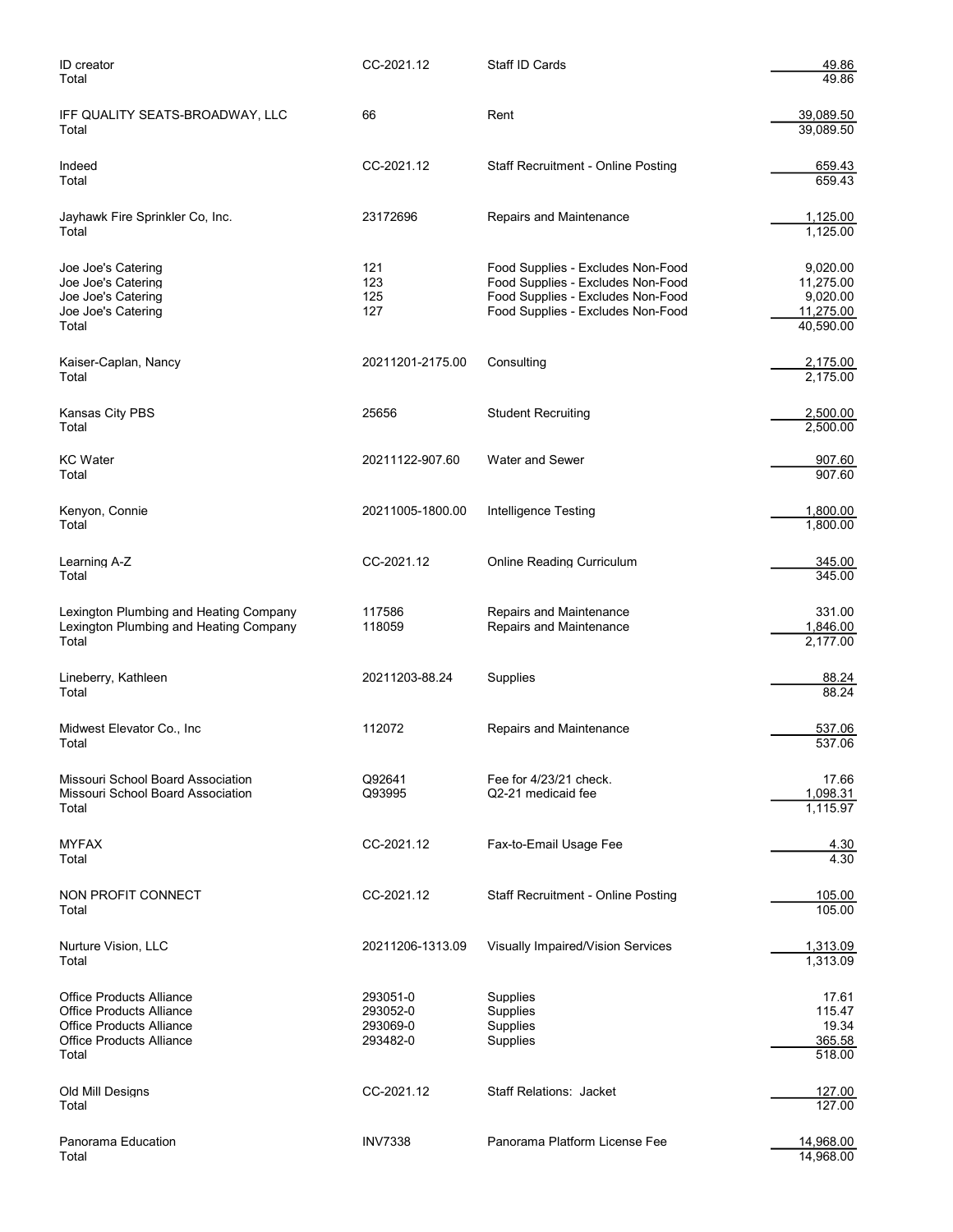| Paypool LLC<br>Total                                                                              | 9528254                                          | Nov 21 Account Payable                                                                       | 303.64<br>303.64                                |
|---------------------------------------------------------------------------------------------------|--------------------------------------------------|----------------------------------------------------------------------------------------------|-------------------------------------------------|
| Pearson Education<br>Total                                                                        | CC-2021.12                                       | <b>Special Education Assessments</b>                                                         | 105.00<br>105.00                                |
| Principal Insurance<br>Total                                                                      | 202112-0001                                      | Prinipal premium                                                                             | 5,232.94<br>5,232.94                            |
| Pro Flowers<br>Total                                                                              | CC-2021.12                                       | Board Gift - Sympathy Flowers                                                                | 107.60<br>107.60                                |
| Progressive Electronics Inc.<br>Total                                                             | 0150124-IN                                       | Repairs and Maintenance                                                                      | 212.66<br>212.66                                |
| <b>SCHOLASTIC BOOKS</b><br>Total                                                                  | CC-2021.12                                       | <b>Classroom Supplies</b>                                                                    | 192.62<br>192.62                                |
| Shands, Elbert, Gianoulakis & Giljum, LLP<br>Total                                                | 86759                                            | <b>Legal Services</b>                                                                        | 275.00<br>275.00                                |
| <b>STARBUCKS</b><br>Total                                                                         | CC-2021.12                                       | Coffee - D. Miles - Meeting                                                                  | 6.69<br>6.69                                    |
| Storage Mart<br>Total                                                                             | CC-2021.12                                       | Monthly Storage Rent                                                                         | 227.96<br>227.96                                |
| SUMNER ONE<br><b>SUMNER ONE</b><br>Total                                                          | 3071810<br>3078080                               | <b>Equipment Rental</b><br><b>Equipment Rental</b>                                           | 2,004.54<br>968.00<br>2,972.54                  |
| <b>SUPPLY WORKS</b><br><b>SUPPLY WORKS</b><br><b>SUPPLY WORKS</b><br><b>SUPPLY WORKS</b><br>Total | 655483261<br>656051638<br>656618642<br>658510862 | Supplies<br>Supplies<br>Supplies<br>Supplies                                                 | 230.19<br>43.68<br>359.94<br>489.20<br>1,123.01 |
| <b>Symmetry Energy Solutions</b><br>Total                                                         | 12222704                                         | Gas                                                                                          | <u>48.76</u><br>48.76                           |
| Todd, Allyson<br>Total                                                                            | 1001                                             | Photo session                                                                                | 300.00<br>300.00                                |
| <b>UCC Utility Cost Control</b><br>Total                                                          | 20211206-502.71                                  | Water and Sewer                                                                              | 502.71<br>502.71                                |
| <b>United Inner City Services</b><br>Total                                                        | CWC22-045                                        | Nov 21 pre-k                                                                                 | 5,059.76<br>5,059.76                            |
| <b>VERIZON</b><br>Total                                                                           | CC-2021.12                                       | Monthly Cell Phone                                                                           | 129.93<br>129.93                                |
| <b>VISTA PRINT</b><br>Total                                                                       | CC-2021.12                                       | <b>Staff Business Cards</b>                                                                  | 67.16<br>67.16                                  |
| WASTE MANAGEMENT<br>Total                                                                         | 6610131-4858-9                                   | <b>Trash Removal</b>                                                                         | 596.12<br>596.12                                |
| West music<br>Total                                                                               | CC-2021.12                                       | Classroom Supplies - Music                                                                   | 383.58<br>383.58                                |
| WHC KCT, LLC<br>WHC KCT, LLC<br>Total                                                             | 103121 37519<br>113021 37519                     | Contracted Transportation to and from School<br>Contracted Transportation to and from School | 5,474.00<br>4,379.00<br>9,853.00                |